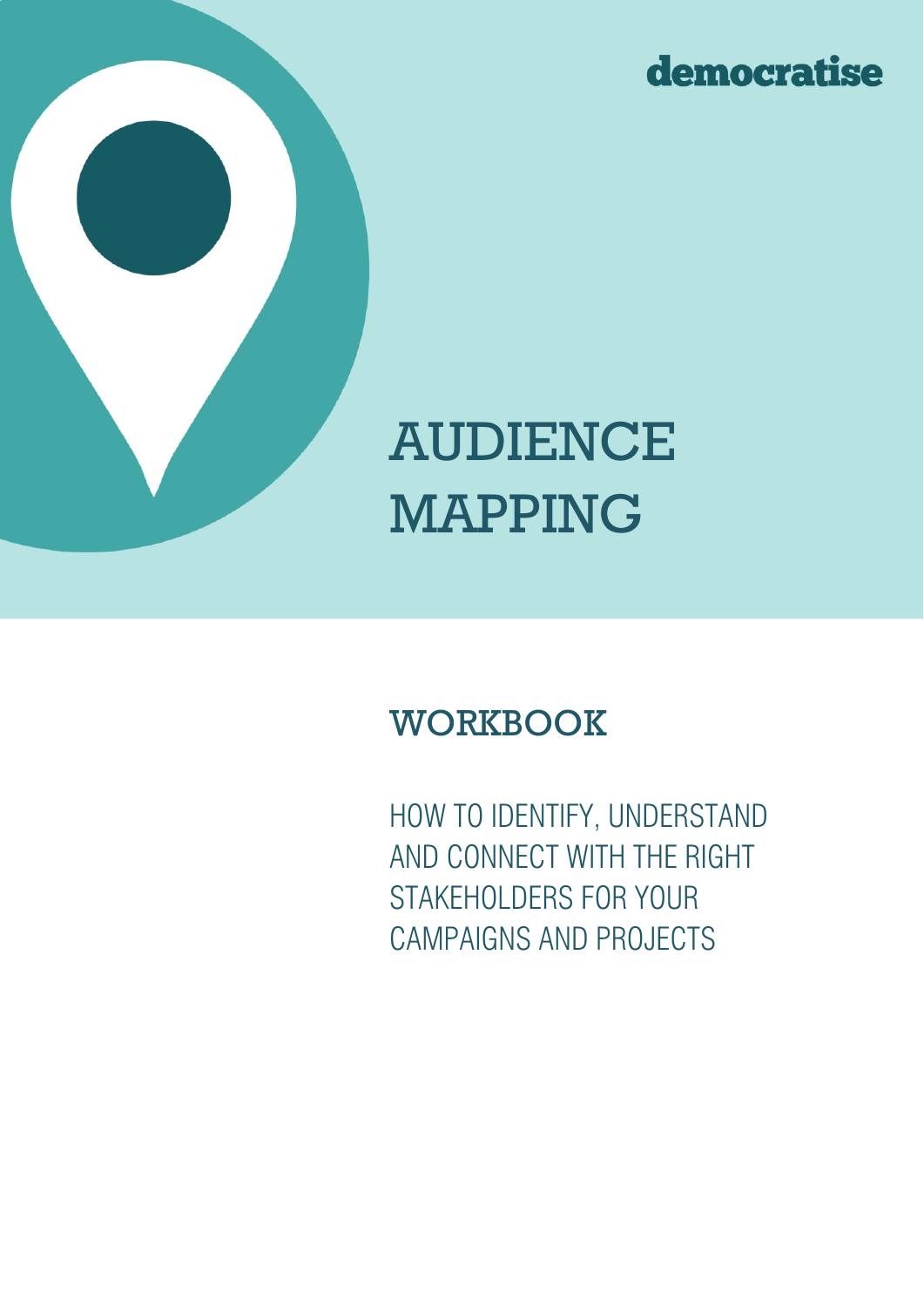#### It's important to know your audience

Whether you're carrying out an organisational review, developing your digital strategy or designing a new campaign, knowing who influences you and who you influence helps you understand the potential impact of your actions.

We find that a powerful approach to understanding your stakeholders is to view them as parts of a wider ecosystem. To do this, we start with a group mapping exercise. The power of the group process means you're more likely to uncover the best information and the learning goes much deeper. Once you've defined the audience, you can go on to identify relationships, who influencers who and then to develop appropriate messages and channels to connect with them.

This guide will introduce you to a step-by-step process for audience mapping that consists of three simple stages:

- 1. Identify your stakeholders
- 2. Define their proximity to you, your campaign or project
- 3. Describe the relationships within your stakeholder eco-system.

Having helped you to describe your stakeholder eco-system, this guide then goes on to help you define those stakeholders in more detail, understand their influence, influences and values and then position them in relation to your campaign or communications strategy.

Having a strong understanding of your ecosystem means your strategy, project or campaign can be better targeted and more focussed for the maximum impact and return.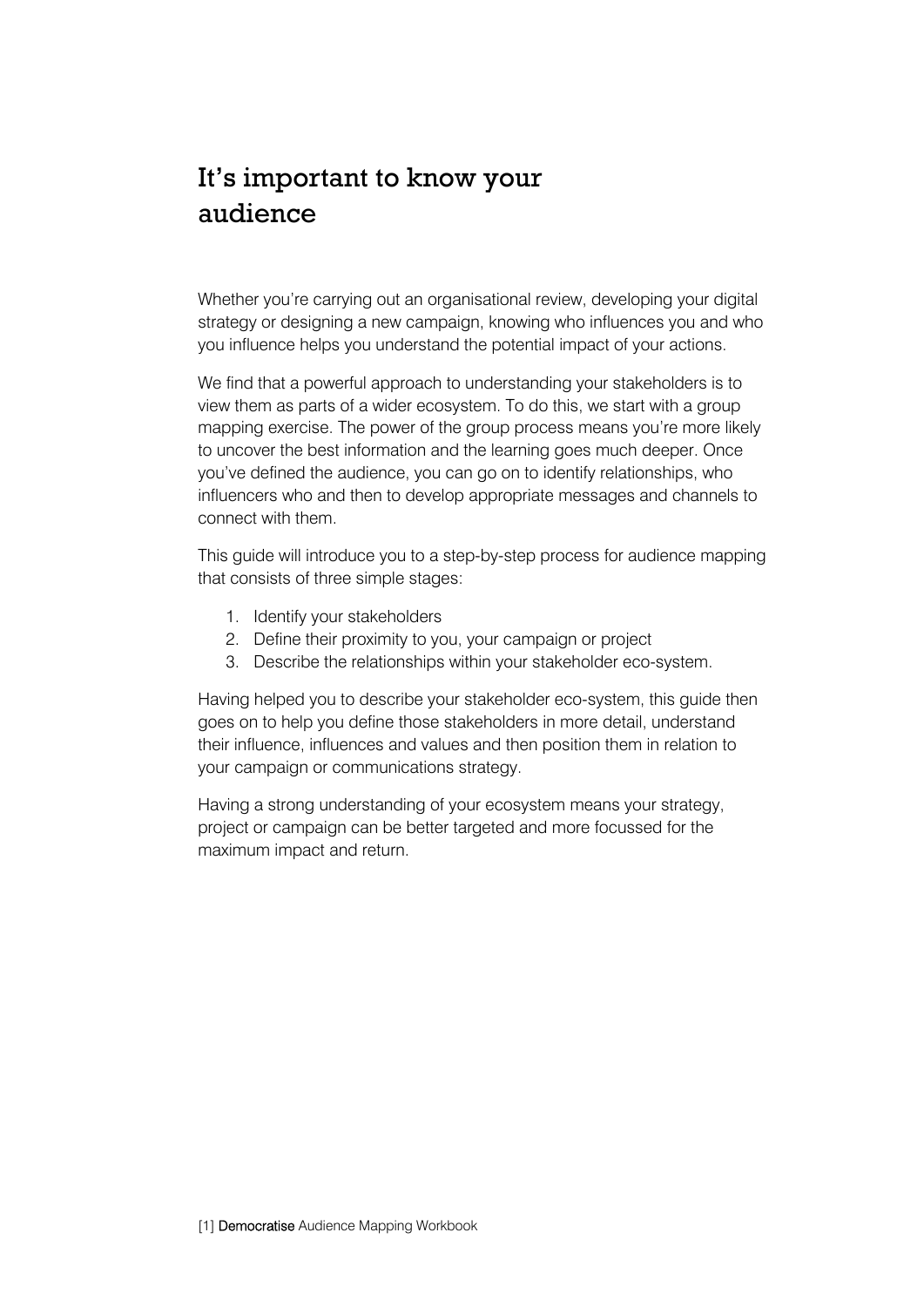#### What is Audience Mapping?

We developed the Audience Map over ten years ago as a fast and effective way for groups to identify and visually represent stakeholders and their relationships to each other, the campaign, project, process or organisation.

The audience map works through a visual metaphor of concentric circles that identify our relationships at four levels, working from the centre out:

- Direct People or groups who directly interact with the project/campaign.
- Indirect People or groups who do not directly interact with the project but exercise strong influence over (or are strongly influenced/affected by) direct users.
- Remote People or groups who remain at a distance from the project but could be affected/influenced by the project (or vice versa, could indirectly affect/influence).
- Societal Wider societal influences. Usually macro, they have no direct impact or influence and are themselves either not affected by or very indirectly affected by the system. This might include legislators or local authorities, quality assurance agencies or professional governing bodies and typical refers to a macro-level change or rule, law or policy has a trickle-down impact on this project.

These societal influences can often be broad categories (such as 'youth' or 'community') that you know about and want to connect with better. They will almost certainly contain more nuanced sub-categories and some of these will probably appear in the inner circles of your audience map.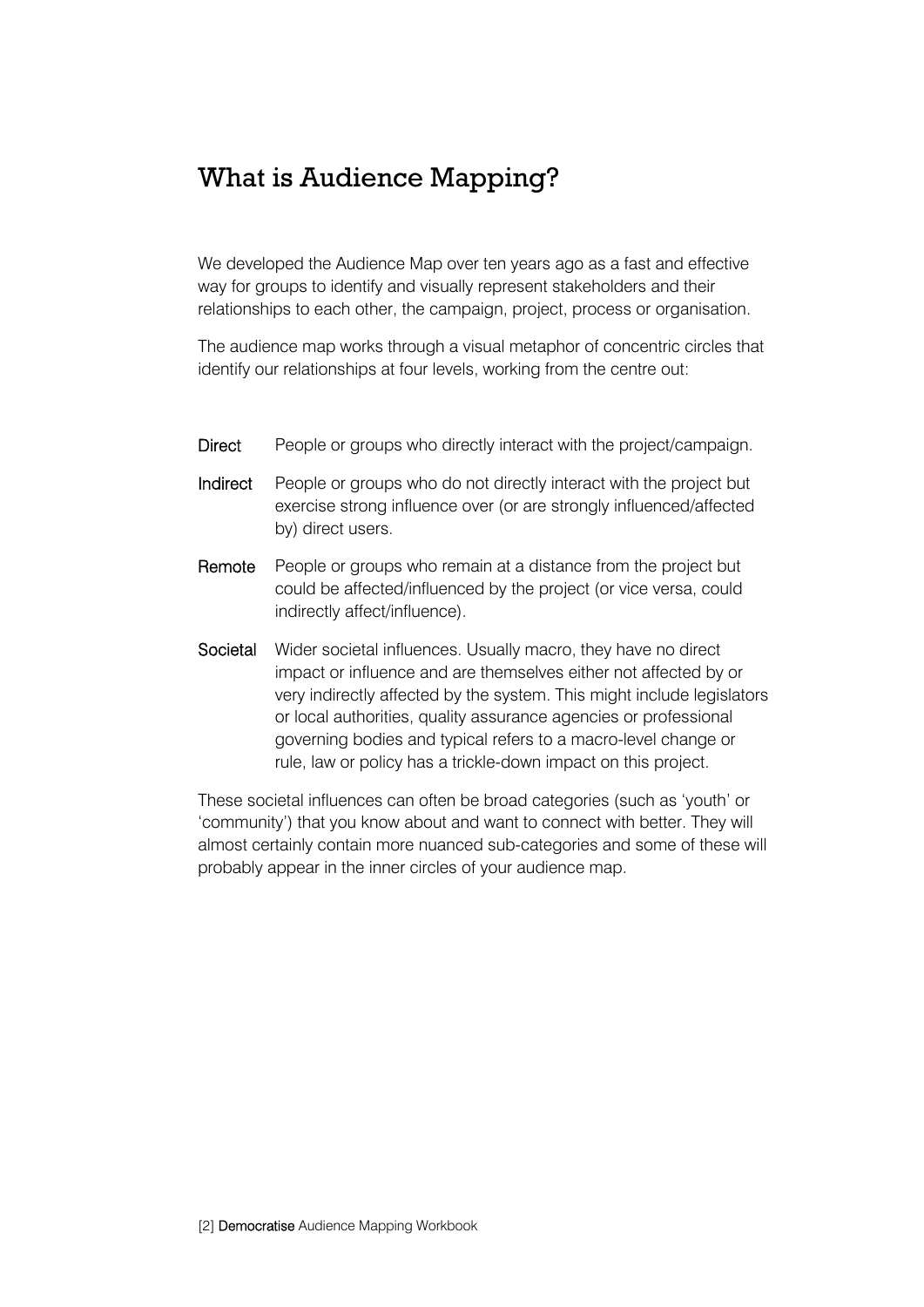You create an audience map in three simple stages:

IDENTIFY THE AUDIENCE VALIDATE THE MAP DEFINE THE RELATIONSHIPS

> Once you've done this you'll be better placed to:

KNOW YOUR STAKEHOLDERS UNDERSTAND THEIR INFLUENCE AND VALUE

> And then it's time to put it all together:

SHAPE YOUR MESSAGE TELL ME A STORY

[3] Democratise Audience Mapping Workbook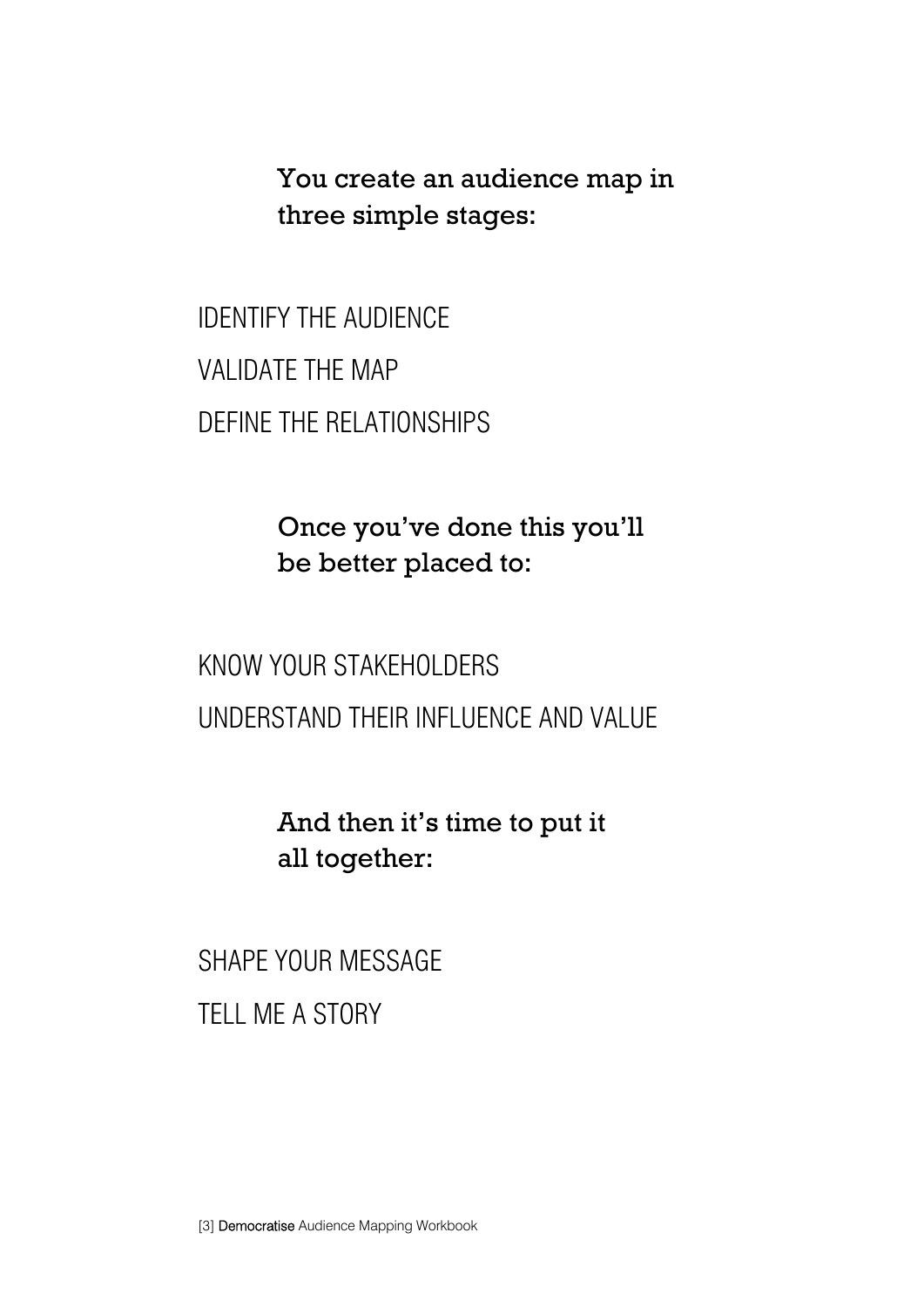#### Create your Audience Map

It's a group process so we usually draw the Audience Map outline on a whiteboard but you can use an electronic template (we often use Microsoft Visio with a projector) or big sheets of paper too (just so long as everyone can see it clearly and there's plenty of room for writing – the bigger the better!).

Pens are fine but it also works well to use post-it notes for stakeholders. That way you can move them around as the group's understanding of the map and the process deepens. Take pictures too, these can form a useful record of your thinking!

Don't just aim for the obvious and try and push the boundaries! Consider what disagreement might occur as to the roles and relative influence of others. We will all approach this exercise form different points of view.

Don't dismiss difference, let it evolve through discussion and move towards consensus. Lack of awareness, limited exposure to a wider audience or failing to legitimate the role of people or groups for political or power reasons all lead to different weightings. But when this audience mapping exercise is carried out amongst a broad group it can lead to a more accurate, neutral and more widely accepted definition of your relationships, influences and influencers. It is also more likely to inform the group's own knowledge.

Don't let one person, or one way of thinking about the eco-system influence the outcome – stay open to new and diverse views of your world!

And try not to uncritically copy down lists of stakeholders that you already have, these are OK to use as a reminder but this will work better if it's a living map of your real world.

You now have three concentric circles, the innermost is labeled "direct", moving outwards to "indirect" and "remote". The layer outside the final circle is "societal". These layers visually represent distance from your organisation, campaign or project: the nearer the centre then the closer the stakeholder is (i.e. they have most impact/influence or are most impacted/influenced).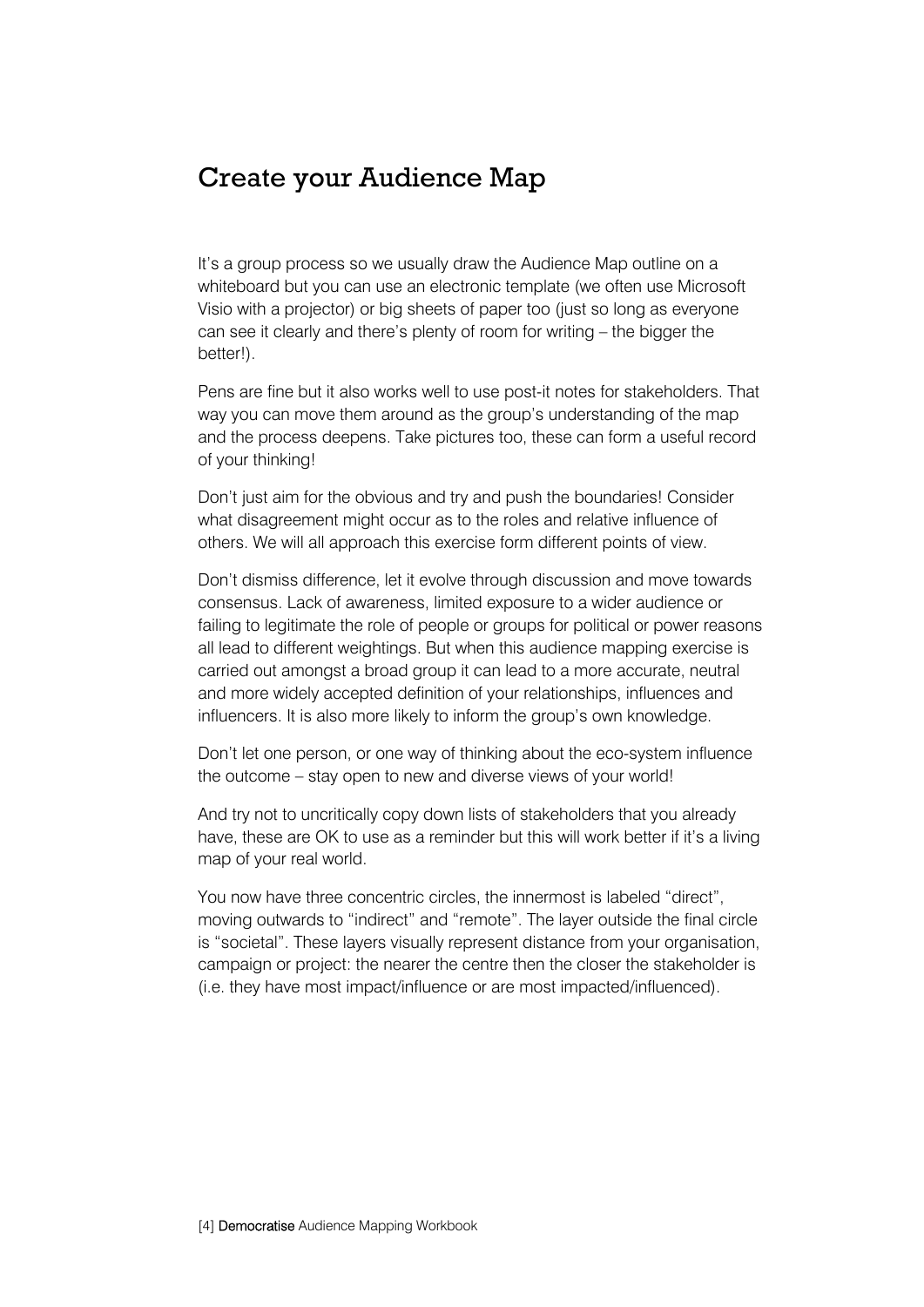#### Identify the Audience

Ask the group to suggest stakeholders and then nominate where they belong. Stakeholders can be people, organisations, media. Sometimes they can even be intangible objects too, such as Acts of Parliament, because they are a key influence on what you do (or you need to get one changed to succeed).

At this stage, it can work well to take a brainstorming approach. You don't need to question or challenge where things go. There's plenty of time later to refine the map (this is where post-it notes are useful!).

You can focus on one category at a time or just add the names as they come up. It is often easier to start with the "direct" stakeholders as they tend to be the more obvious and more readily drawn to mind because people are aware of who they are already – although there might be a few surprises by the time you've finished. This can act as a helpful warm-up for the rest of the process too.

As you work out through the circles, it can become increasingly challenging for the group to identify the audience. The brainstorming phase tends to last between 10 and 15 minutes but could be more depending on the nature of the group and the complexity of the project or campaign. Obviously, mapping stakeholders for the whole organisation is going to take you longer than for a small project or campaign.

#### Review the Map

Once you've reached what feels like saturation point and no more new stakeholders are coming up, you can start to refine the process.

Don't give up too easily though – it tends to get harder the further out from the centre you go, so give it time!

Ask the group to work through the stakeholders and confirm that they are happy with where they've been put. You're aiming for some reasonable group consensus here and, given that this model is always subjective, this shared understanding can be more important than absolute accuracy. Work from the centre outwards and, where there is disagreement, create the space for the group to explore and discuss.

You can also use this phase to merge entries and remove any duplication.

Remember this is not meant to be exhaustive or generic, it is intended to give you, your clients, key stakeholders and the team a clear and (most importantly) shared understanding of the campaign or project's stakeholders before you start making assumptions about what it is that you're doing and the impact that it will have.

There's no to be too fancy with the highlighting technique you choose so long as you know what it means (hint: write this down somewhere).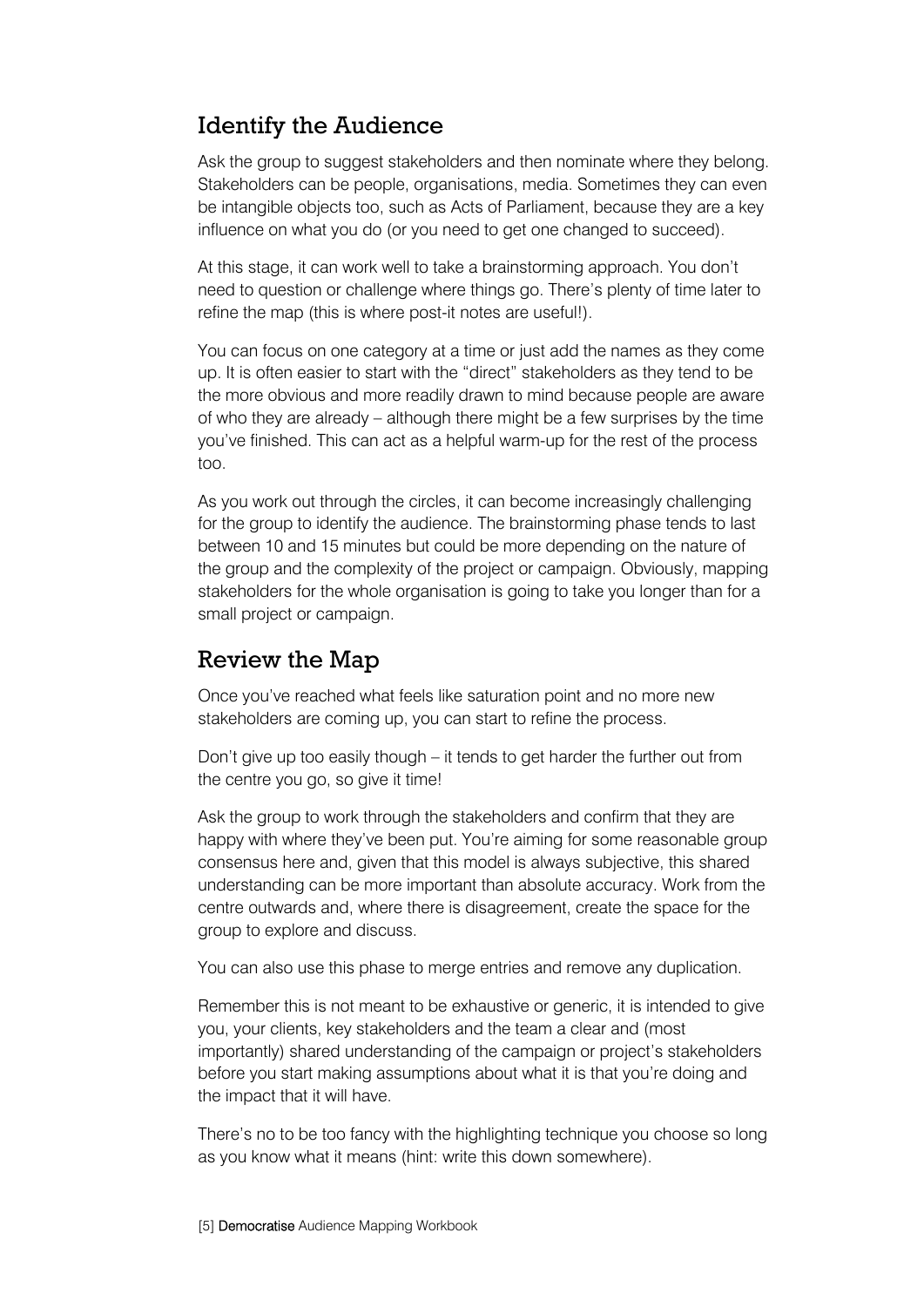Let's look at an example using a real (but simplified) Audience Map for a start-up local political organisation.



It might help your focus to colour-code the map. What information matters most to you? Can you classify and group different parts of your audience? Some examples that we have used include:



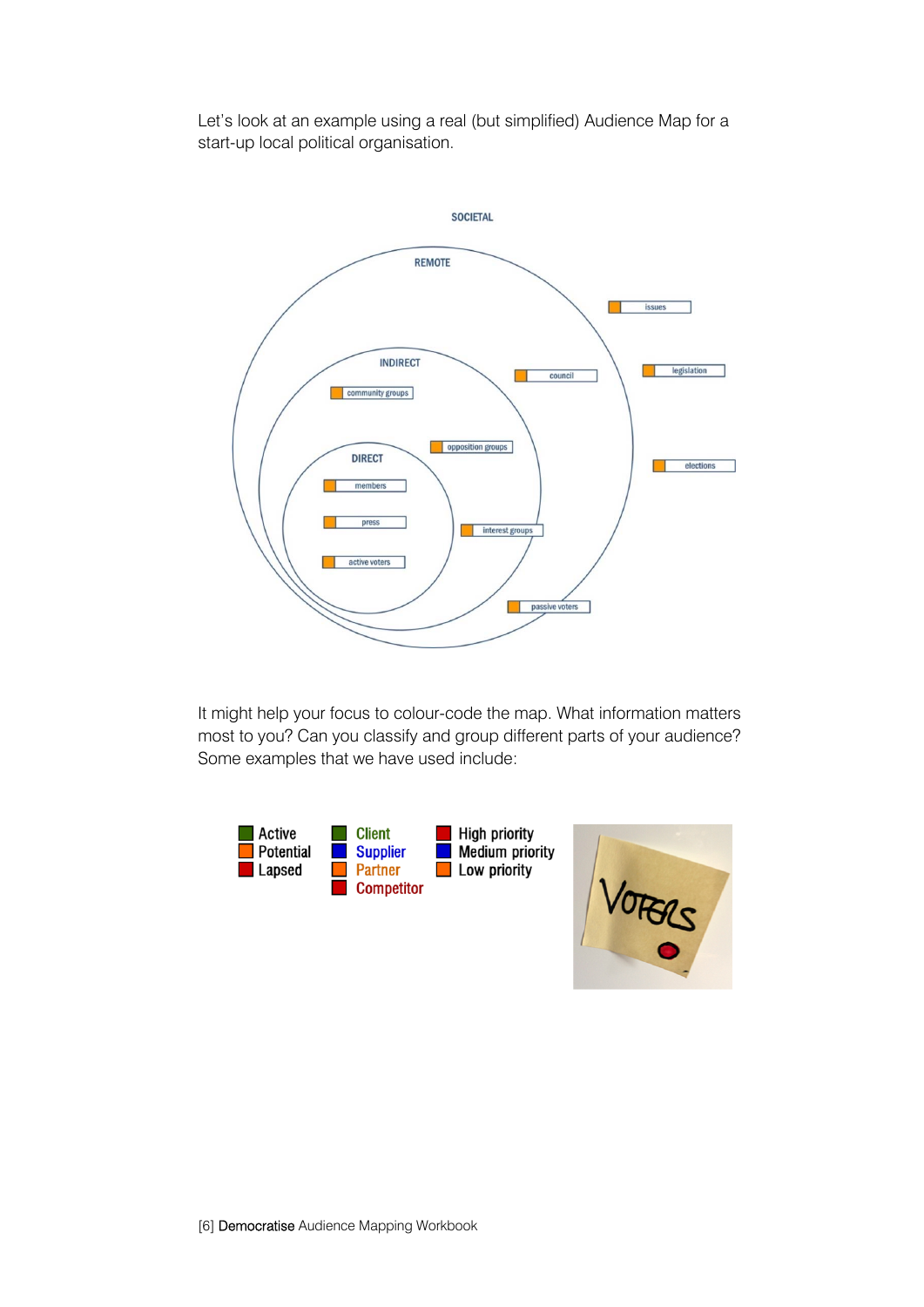#### Identify the Relationships

Now that you have a list of stakeholders in the right place, identifying the relationships that exist between them can significantly help you to understand your stakeholder ecosystem.

Primary relationships can usually be found to exist between stakeholders in neighbouring circles and within circles (especially the innermost "direct" group).

You can describe the relationship that exists (and the direction it flows) on the diagram if you wish (this will help you understand influence and the effect of communication and information across the eco-system).

Taking a portion of the example from earlier, we can add some relationships and describe the nature of those relationships too:

- Press informs Active voters
- Active voters *influence* Passive voters
- Press informs Passive voters



What we learn from this example is that two groups of people who are actively connected to what we are doing (i.e. in a direct relationship with our campaign or project), in this case the press and active voters, are able to connect to a remote group of stakeholders that we are unlikely to be able to exert any significance over, namely passive voters.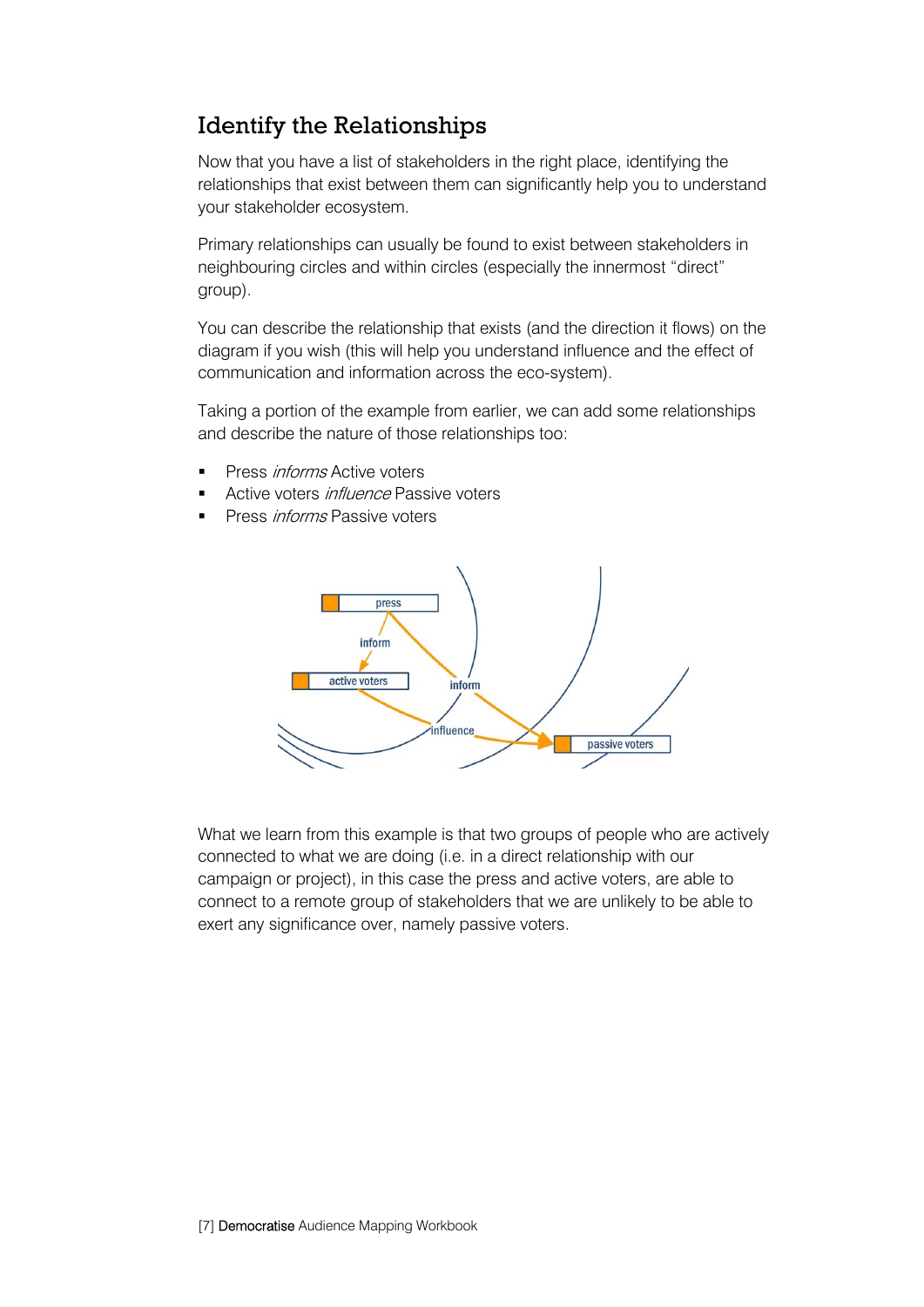#### Your Completed Audience Map

Once this session has been completed you will hopefully know who your stakeholders – your audience – are and how strongly they affect/influence or are affected/influenced by the project or campaign. You will also have gained some significant understanding of the key relationships that exist between stakeholders (and between you and the stakeholders).

The end-result of this process is a graphical representation of the stakeholder ecosystem in the form of an Audience Map.

Keep the chart, take a picture and, if you can, put it somewhere you and others will see it. Where the time allows, a reflective period can be really useful for helping you confirm what you've written, it helps you think about the relationships (not just who, but the nature of those relationships) and it acts as a visual trigger for your own thinking about you are going to engage with your audience.

Here's our earlier example again, this time with the relationships added in. This is your completed Audience Map. Remember this is not meant to be exhaustive or generic, it is intended to give your client, key stakeholders and the team a clear, specific and (most importantly) shared understanding of the project's stakeholders. This is useful to have before you start making assumptions about what it is that you're doing and the impact that it will have.

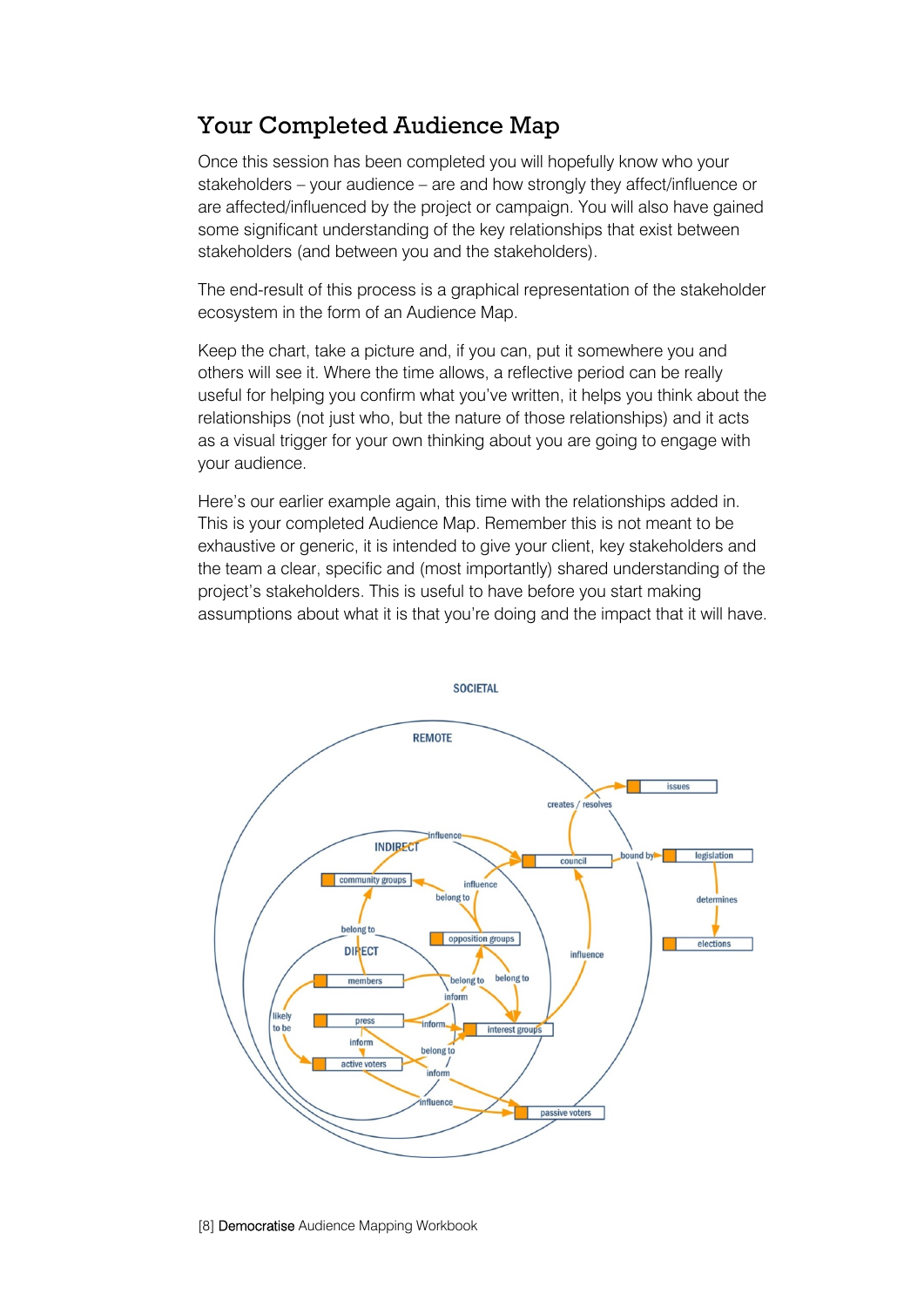#### Understand your Stakeholders

A visual representation of the project's stakeholders can be enough. If you want to drill down further to provide more information on stakeholders then a table of stakeholders is useful. This lets you transpose the information already gathered in terms of who they are and where they sit in relation to what it is you are doing. It then allows you to see clearly who they influence and are influenced by and to provide a definition of their role and potential impact in relation to the project/campaign. This example takes a sub-set of the Audience Map above by way of an example:

|                    | Influences/                                        | Influenced/                               |                                                                                                                               |
|--------------------|----------------------------------------------------|-------------------------------------------|-------------------------------------------------------------------------------------------------------------------------------|
| <b>Stakeholder</b> | <b>Affects</b>                                     | <b>Affected by</b>                        | Description of role                                                                                                           |
| <b>DIRECT</b>      |                                                    |                                           |                                                                                                                               |
| Party members      | Other members<br>Active voters<br>Interest groups  | Active voters<br>Press<br>Interest groups | Party members are the key<br>project workers for the<br>campaign. At this level of<br>granularity, it includes<br>candidates. |
| Active voters      | Party members<br>Passive voters<br>Interest groups | Press<br>Party members                    | This describes the section of the<br>community who are actively<br>informed regarding local body<br>politics.                 |

You can see from this that relationships can exist one or both ways and that a single stakeholder can be both influenced and an influencer. Often you will see that complex circular relationships exist where influence moves outwards through the layers of the Audience Map only to return to the centre through the influence of other groups.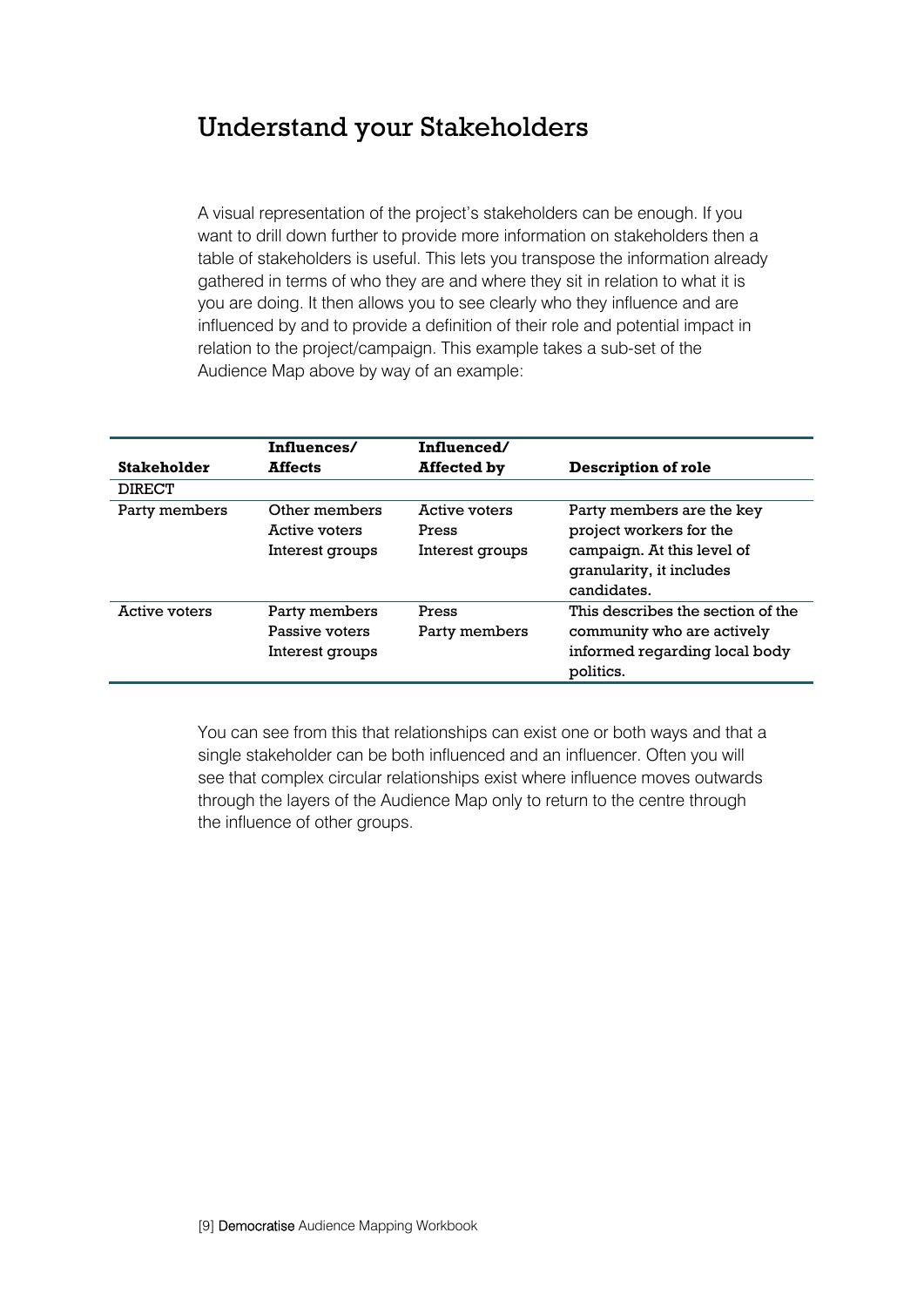#### Understand Influence and Value

Influence can be obvious or subtle but not understanding who influences who else in your eco-system risks focusing time and effort in the wrong place. Spend some time looking at the key stakeholders on your Audience Map (most likely those in your direct sphere but it could include others further out if they are critically important) and how they are related to you and to others.

Ask yourself:

- Where do they get their information from?
- Who are they closely aligned with?
- **Who do they trust?**
- What is the value exchange between you and your key stakeholders?

You can describe these interfaces and interactions in a table:

| Organisation     | <b>Influences</b>       | Influenced                                                | Value for them                               | Value for us     |
|------------------|-------------------------|-----------------------------------------------------------|----------------------------------------------|------------------|
| Interest Group A | Party, Public,<br>Media | Parliamentary<br>party,<br>International<br>organisations | Support,<br>credibility,<br>policy expertise | Voice in council |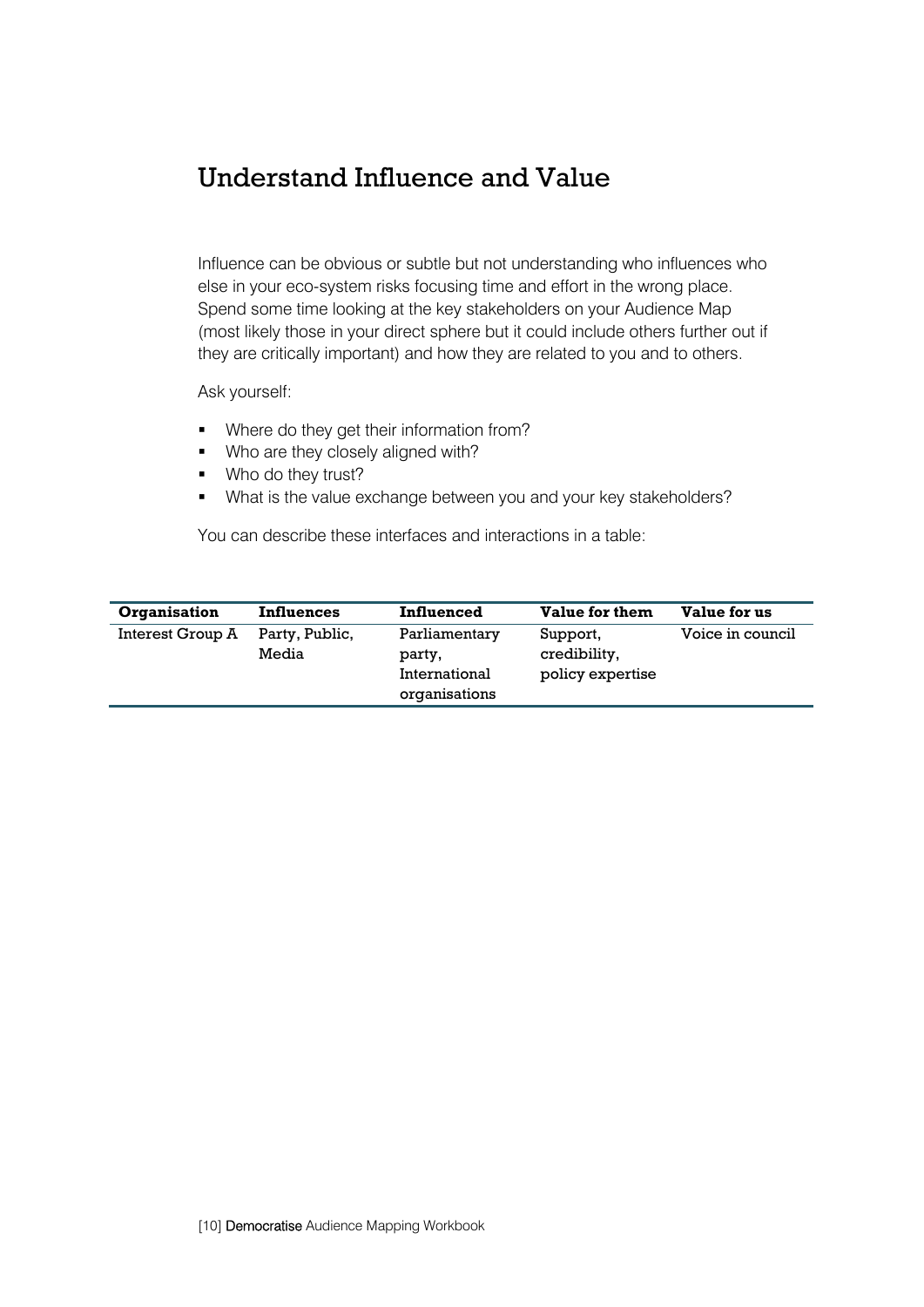#### Shape your Message

You now have a good understanding of the people and organisations in your audience eco-system, how they relate to each other and their relationship with yourself and others. Specifically, you understand their distance from you and their level of influence and importance in the wider eco-system. It's now possible to define and categorise your audience.



This will help you to identify the people you want to target for engagement. Whether it's creating a call to action, influencing their thinking and decision making or targeting some kind of behaviour change, you can now focus on developing your campaign messages according to each stakeholder's level of interest and influence:

- Monitor those with low interest and low levels of influence.
- Inform and connect with those in your audience who have a high interest in what you are doing, but exhibit relatively low levels of influence. This group matter because they can be supported to become more influential (by you and others, particularly through social media) and they are also potentially able to become dis-engaged and dis-affected and therefore become negative influencers.
- Maintain interest from those who are key influencers but have lower levels of interest (examples include politicians and journalists). You need to ensure that this group is kept connected to your campaign. Consider too that they you want to encourage them to become more informed and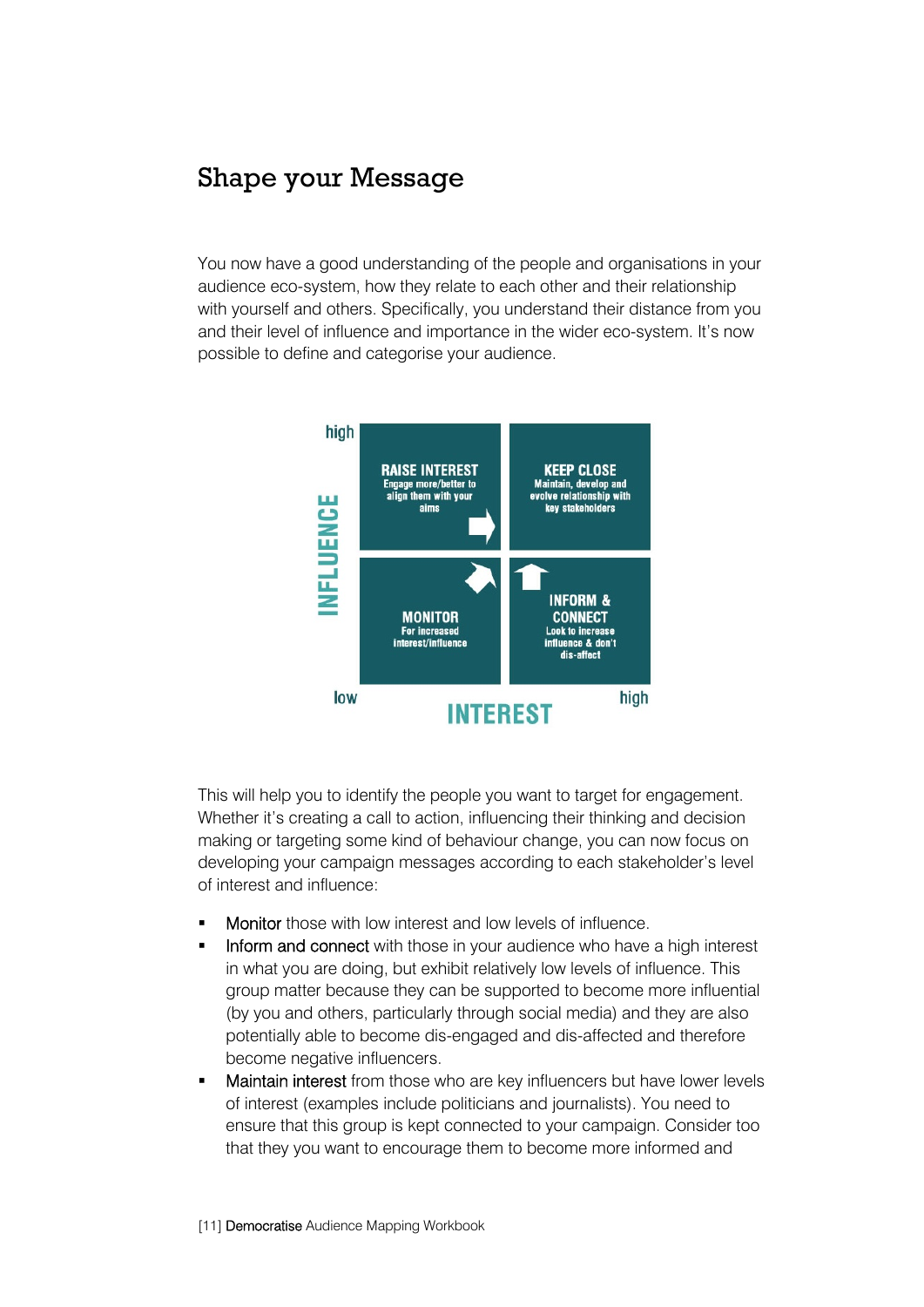therefore more positively engaged but there is also a risk of them becoming dis-affected.

Keep close to the key influencers with high levels of knowledge and expertise. These are the critical influencers in your network and must always be a focus of any communications strategy. It is too easy to focus on shifting other groups towards your position at the expense of maintaining the relationship and message with those already close.

It is critically important that your communications strategy incorporates reflection and listening, particularly with the latter two groups.

Here's an example of the influence and interest matrix using our earlier example. You'll see that one of these stakeholders exerts potentially strong negative influence – make sure to include any opposition within your ecosystem and be aware of its impact so you can develop counter-strategies):

| INFLUENCE | Press<br>High<br>Community groups |                           | Members<br>Interest groups<br>Opposition (-ve) |  |
|-----------|-----------------------------------|---------------------------|------------------------------------------------|--|
| Low       |                                   | Passive voters<br>Council | <b>Active voters</b>                           |  |
|           |                                   | Low                       | High                                           |  |
|           |                                   | INTEREST                  |                                                |  |

You can map the stakeholders you identify earlier across the four quadrants above and then ask these three questions:

- **What do they think now?**
- **What do we want them to think?**
- What do we want them to say when they talk about us?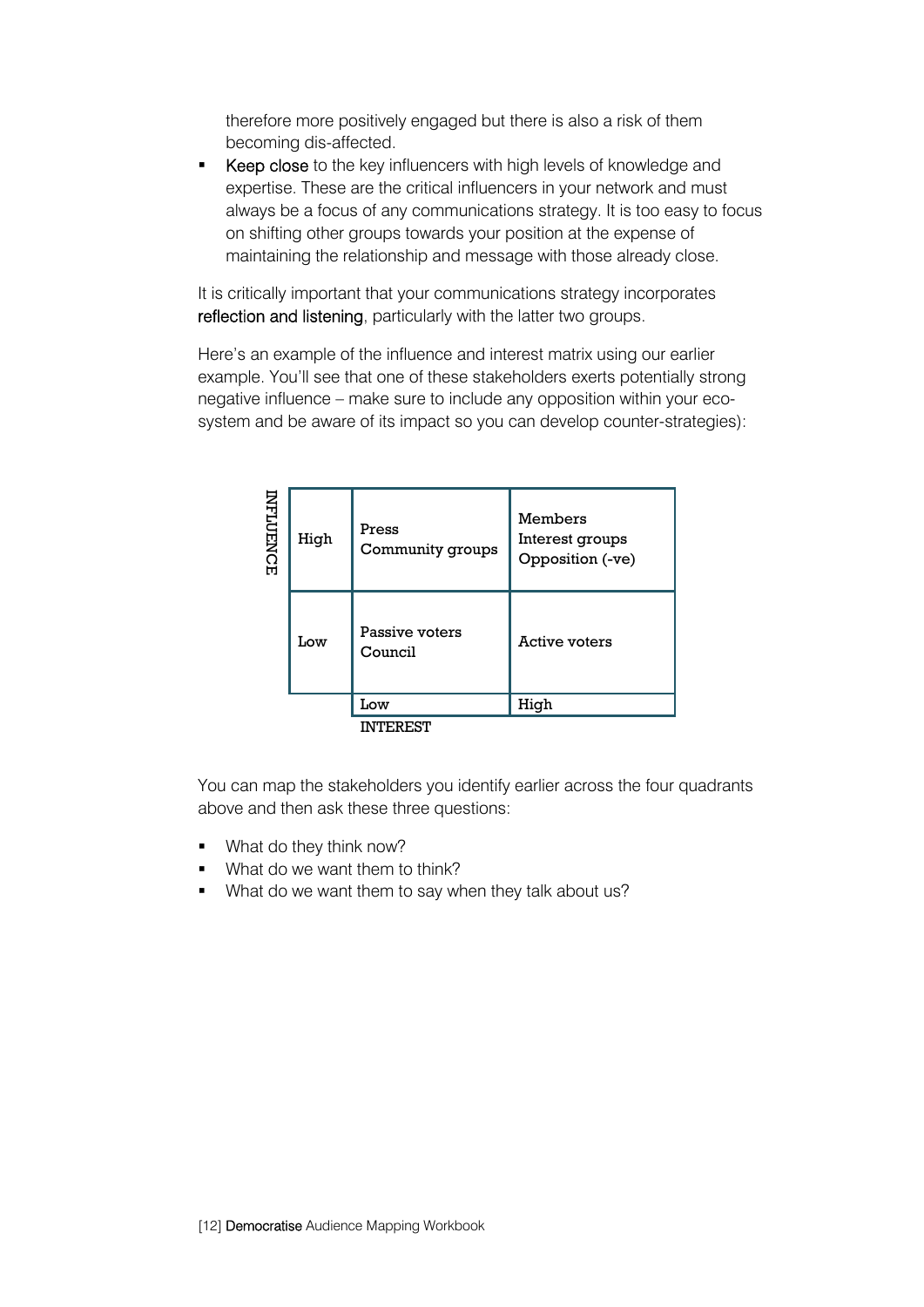|       |                               | We want them                                                                                                          | We want them                                                            | What we have                                                                                                    |
|-------|-------------------------------|-----------------------------------------------------------------------------------------------------------------------|-------------------------------------------------------------------------|-----------------------------------------------------------------------------------------------------------------|
| Who   | What they think               | to think                                                                                                              | to say                                                                  | to do                                                                                                           |
| Press | No track record               | They might be<br>new together but                                                                                     | Experience<br>comes together to                                         | Promote<br>established                                                                                          |
|       |                               | individually<br>they're hugely<br>experienced                                                                         | bring a new<br>refreshing face to<br>local politics:<br>Better together | candidates<br>Point to track<br>record<br>Create inspiring                                                      |
|       |                               |                                                                                                                       |                                                                         | electoral ticket                                                                                                |
|       | Single issue party            | One issues might<br>be a catalyst for<br>formation but the<br>track record goes<br>right across all<br>the key issues | Recognise all the<br>important issues                                   | Ensure that<br>policies are<br>clearly promoted<br>Show range of<br>previous<br>successes                       |
|       | Not interested<br>because new | They're Strong,<br>serious<br>contenders: a<br>credible force                                                         | An interesting<br>and viable new<br>force *who can<br>win*              | Track record<br>combined with<br>strong local<br>candidates and<br>clear message.<br>Engage in public<br>debate |

You now have a starting point (as is) and a tangible end point (where to). The challenge now is to create an action plan for each key stakeholder (or groups of stakeholders where this is appropriate – but remember that the broader the audience the more generic the message and you might lose some of the necessary nuancing in your message).

For each of your target audience, you can also consider:

- Their direct and indirect influencers (who do they listen to)
- **Their values**
- Potential triggers for change
- Favoured and appropriate methods and media for communication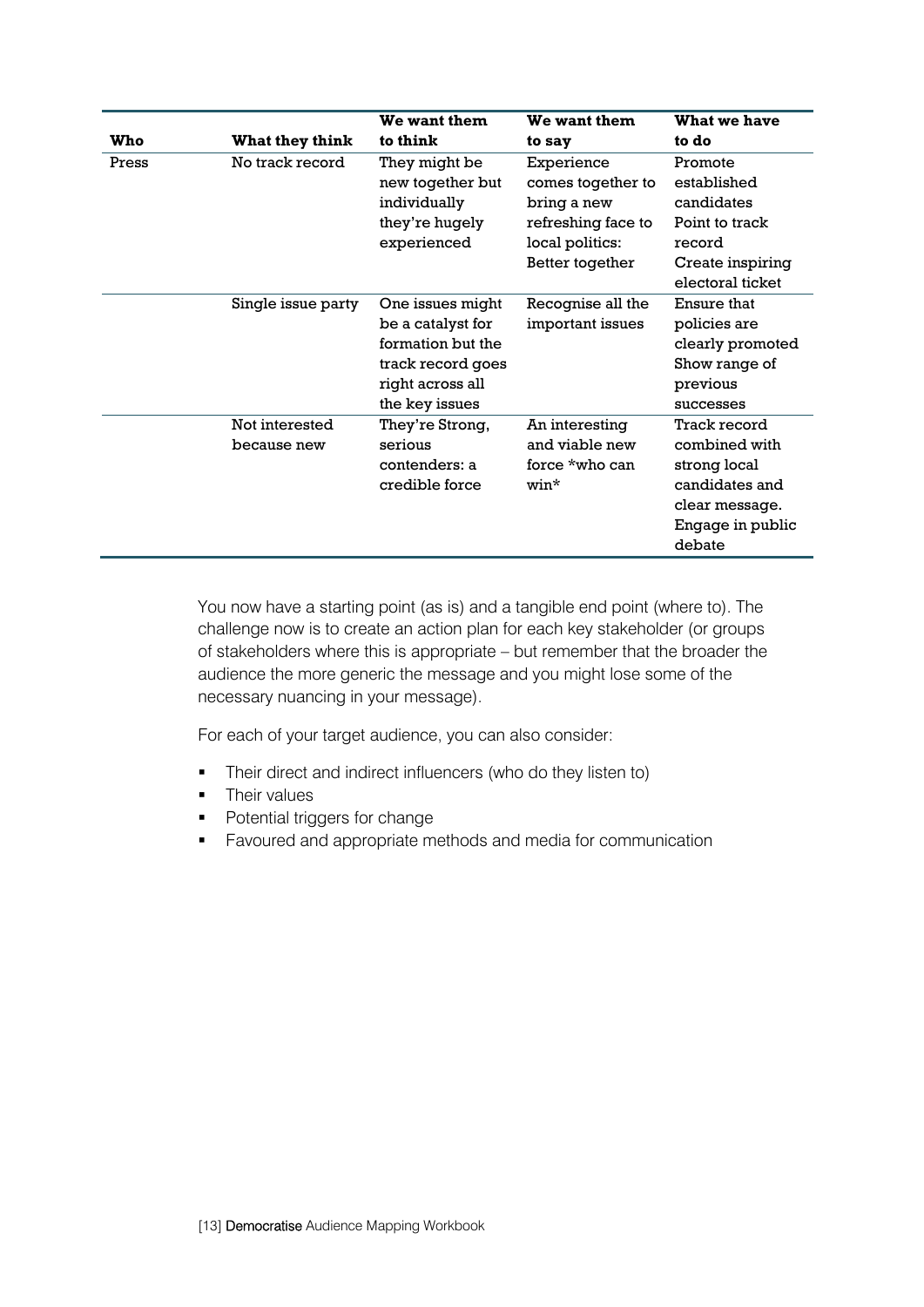#### Tell me a Story

You know who matters, what they think and what you need to do to get them to support you (or to counter what they say if they are counter-positional). Now is the time to activate your campaign or communications strategy. One model we suggest for this is as simple as one, two, three:

Message; Momentum; and Mass

It's rarely productive to simple argue that something is wrong. People want solutions, not more problems. So all that does is place you on one side of what is already likely to be a polarised debate. To overcome this we recommend a simple three-part story:

- Explain the problem your campaign or product will solve
- Make the story personal, write it in the first-person and make it compelling.
- Keep it relevant and be clear about what you want to happen.

In other words create an outcome focussed, human-level call to action! If you're a charity, chances are you're already good at this. Yet often this is exactly what our elected representatives are missing and need to hear. In a world of evidence-based policy, it's even more important to relate the campaign to something real and human because people will engage emotionally with this as well as logically with the underlying data. This is a key to turning advocacy into a compelling case.

A drop of water eventually becomes an ocean and the chances are that you are not alone. The next stage is to create momentum. Now you know who the key influencers are and you've worked out how to reach them, look for the network multipliers and ensure that you're not just one voice shouting in a crowd.

The third stage is to consider whether you need to create public mass. Some campaigns need mass public engagement, where online campaigning can significantly raise the attention around an issue. Others may need strategic partnership with one or two relevant organisations to add clout. You need to think hard around this, as there is no right answer and no checkbox answer. Sometimes both are needed. Either way, it pays to think open to collaboratively around campaigns, especially where others can bring something to unique the table, add credibility and help spread the message. Unusual partnerships can show strength and depth, both of which can be valued by policy makers and lawmakers.

There's power in these numbers. But once the campaign has got going it is all about getting in front of the people that matter – the decision-makers. By all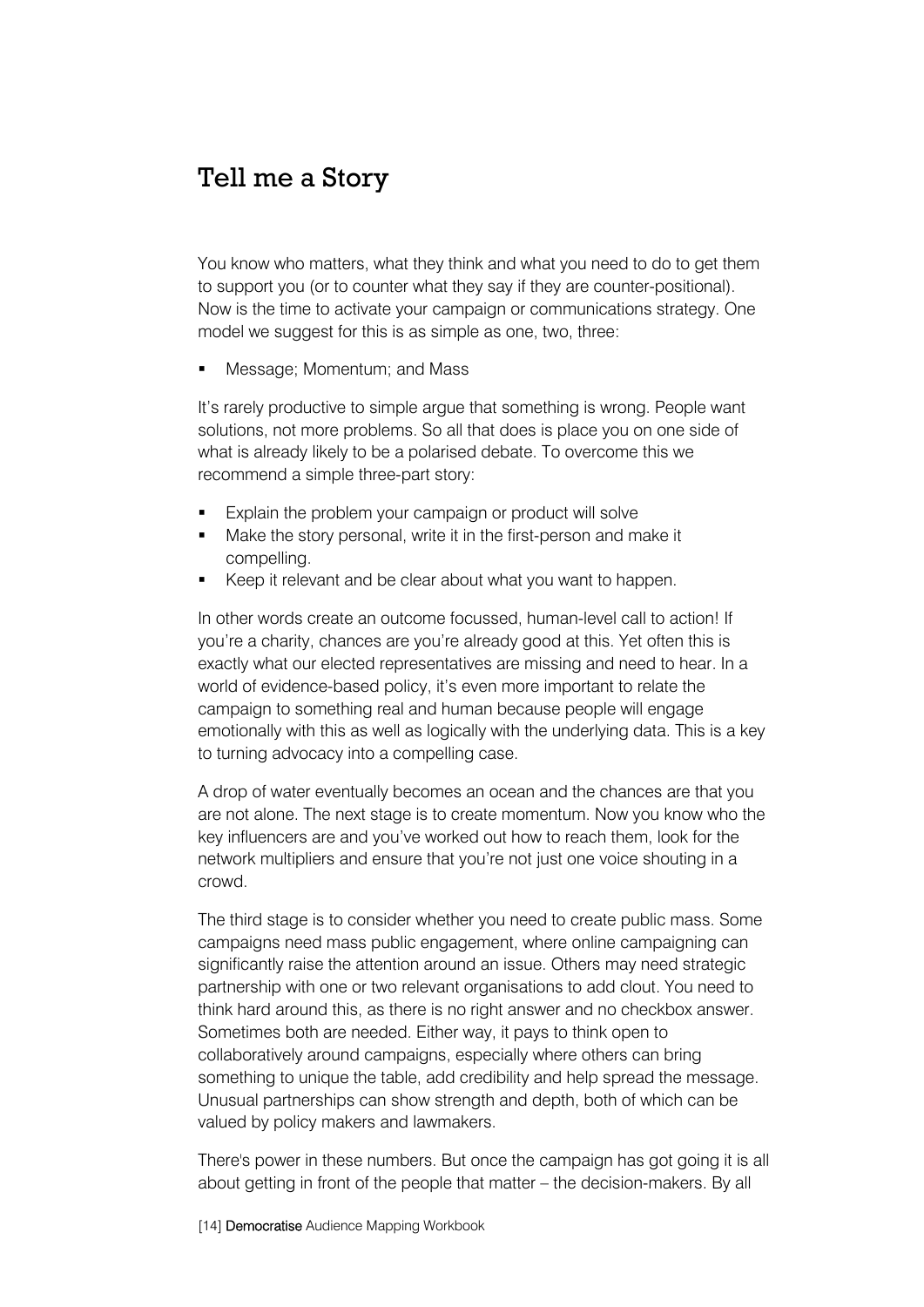means use the mass-email technique to raise your profile and demonstrate support. But alone it's as likely to frustrate lawmakers as it is to engage them. Back up your story with policy by explaining what's happening, the impact if it happens and what should happen instead.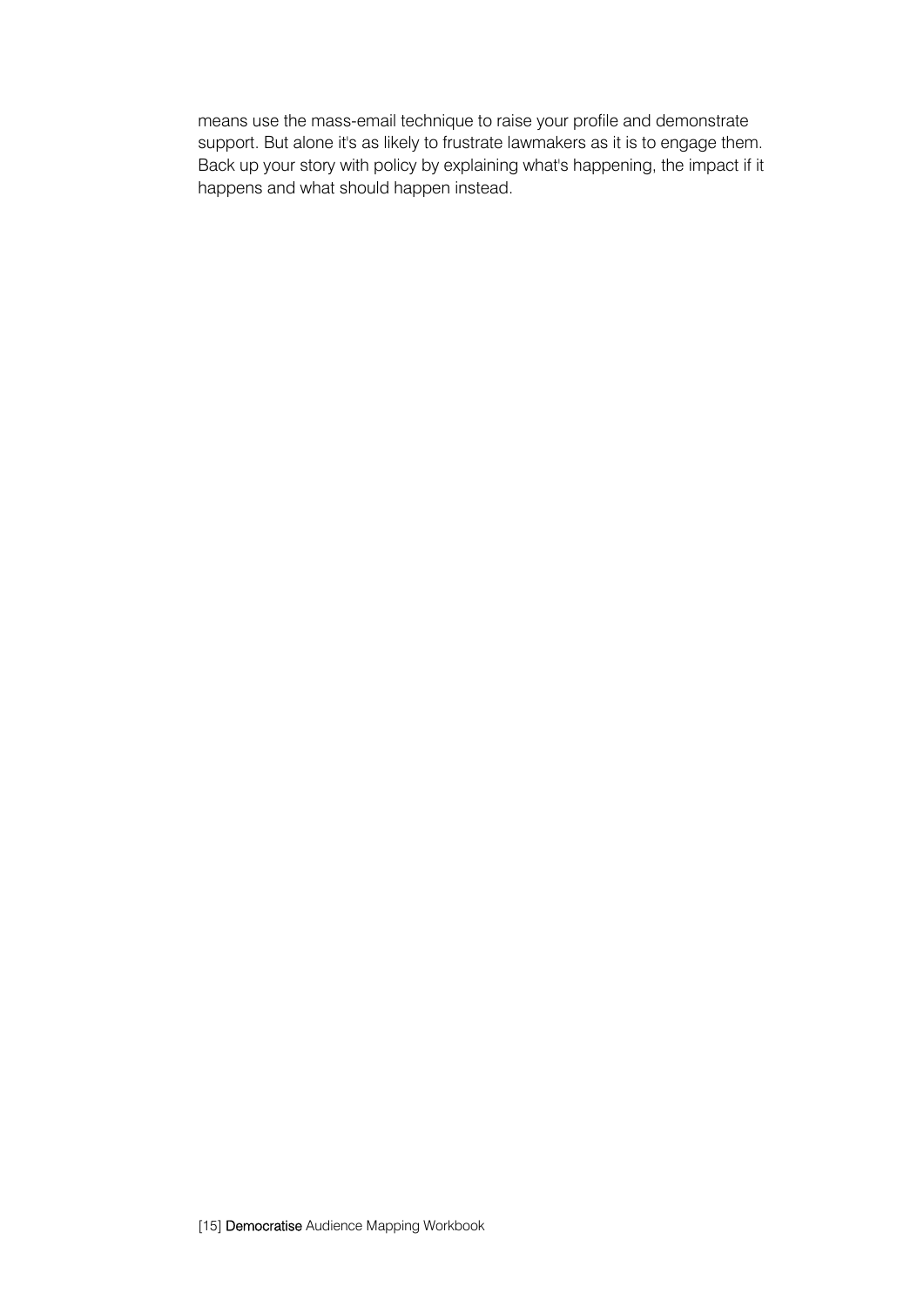### Audience Map



**SOCIETAL**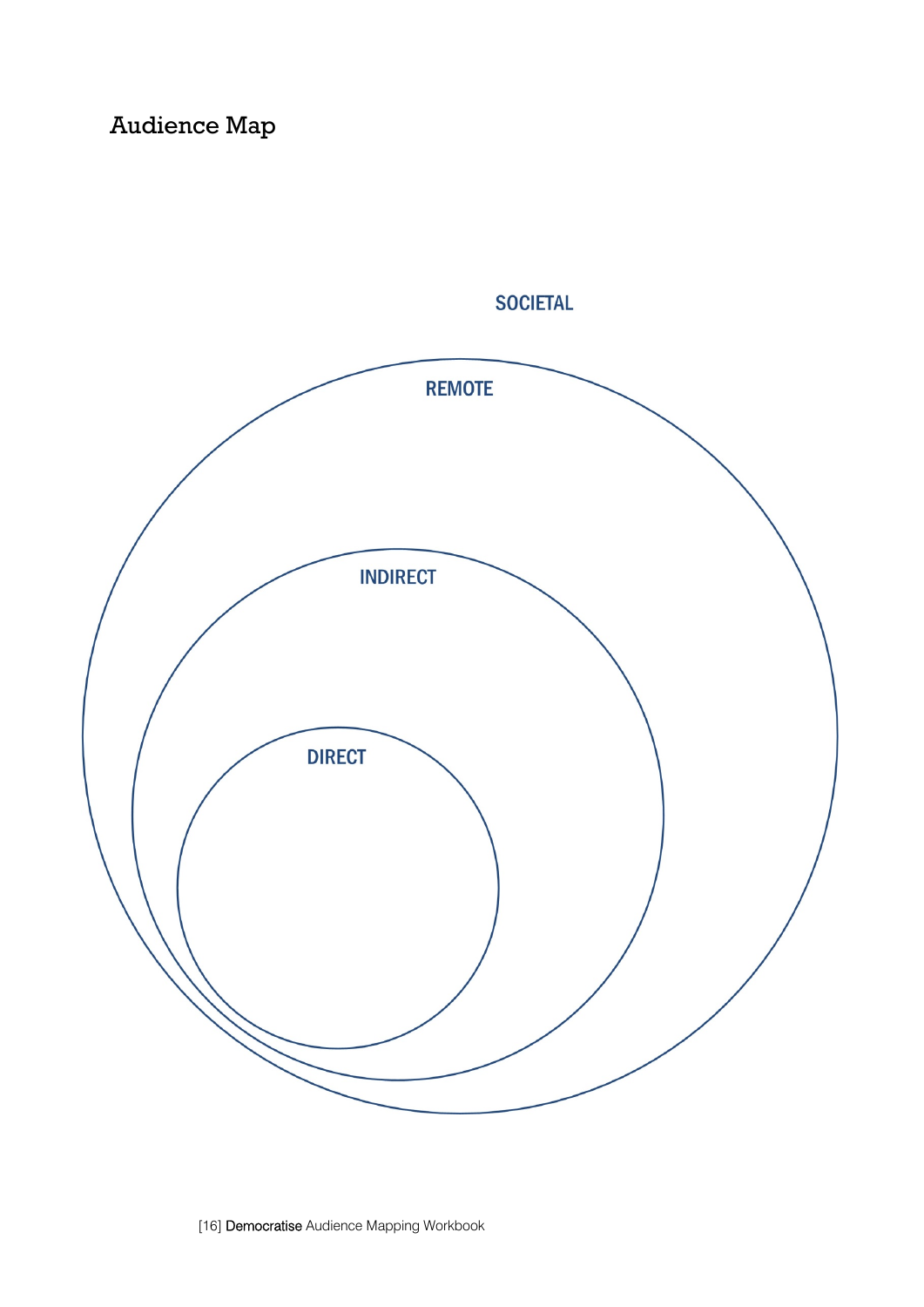#### Stakeholders

| Stakeholder | Influences/Affects | Influenced or<br>Affected by | Description of role |
|-------------|--------------------|------------------------------|---------------------|
|             |                    |                              |                     |
|             |                    |                              |                     |
|             |                    |                              |                     |
|             |                    |                              |                     |
|             |                    |                              |                     |
|             |                    |                              |                     |
|             |                    |                              |                     |
|             |                    |                              |                     |
|             |                    |                              |                     |
|             |                    |                              |                     |
|             |                    |                              |                     |
|             |                    |                              |                     |
|             |                    |                              |                     |
|             |                    |                              |                     |
|             |                    |                              |                     |
|             |                    |                              |                     |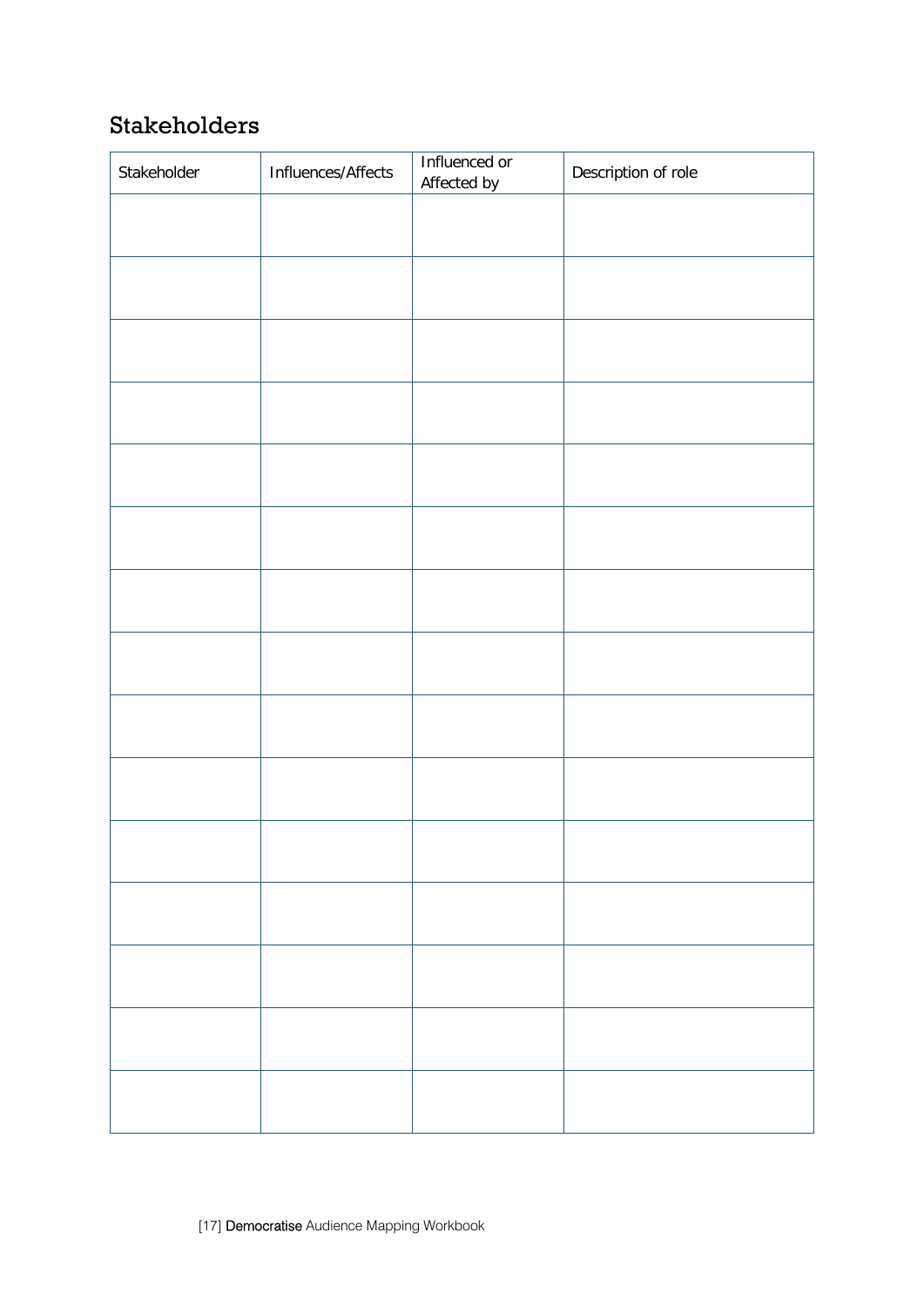#### Influence and Value

| Organisation | <b>Influences</b> | Influenced | Value for them | Value for us |
|--------------|-------------------|------------|----------------|--------------|
|              |                   |            |                |              |
|              |                   |            |                |              |
|              |                   |            |                |              |
|              |                   |            |                |              |
|              |                   |            |                |              |
|              |                   |            |                |              |
|              |                   |            |                |              |
|              |                   |            |                |              |
|              |                   |            |                |              |
|              |                   |            |                |              |
|              |                   |            |                |              |
|              |                   |            |                |              |
|              |                   |            |                |              |
|              |                   |            |                |              |
|              |                   |            |                |              |
|              |                   |            |                |              |
|              |                   |            |                |              |
|              |                   |            |                |              |
|              |                   |            |                |              |
|              |                   |            |                |              |
|              |                   |            |                |              |
|              |                   |            |                |              |
|              |                   |            |                |              |
|              |                   |            |                |              |
|              |                   |            |                |              |
|              |                   |            |                |              |
|              |                   |            |                |              |
|              |                   |            |                |              |
|              |                   |            |                |              |
|              |                   |            |                |              |
|              |                   |            |                |              |
|              |                   |            |                |              |
|              |                   |            |                |              |
|              |                   |            |                |              |
|              |                   |            |                |              |
|              |                   |            |                |              |
|              |                   |            |                |              |
|              |                   |            |                |              |
|              |                   |            |                |              |
|              |                   |            |                |              |
|              |                   |            |                |              |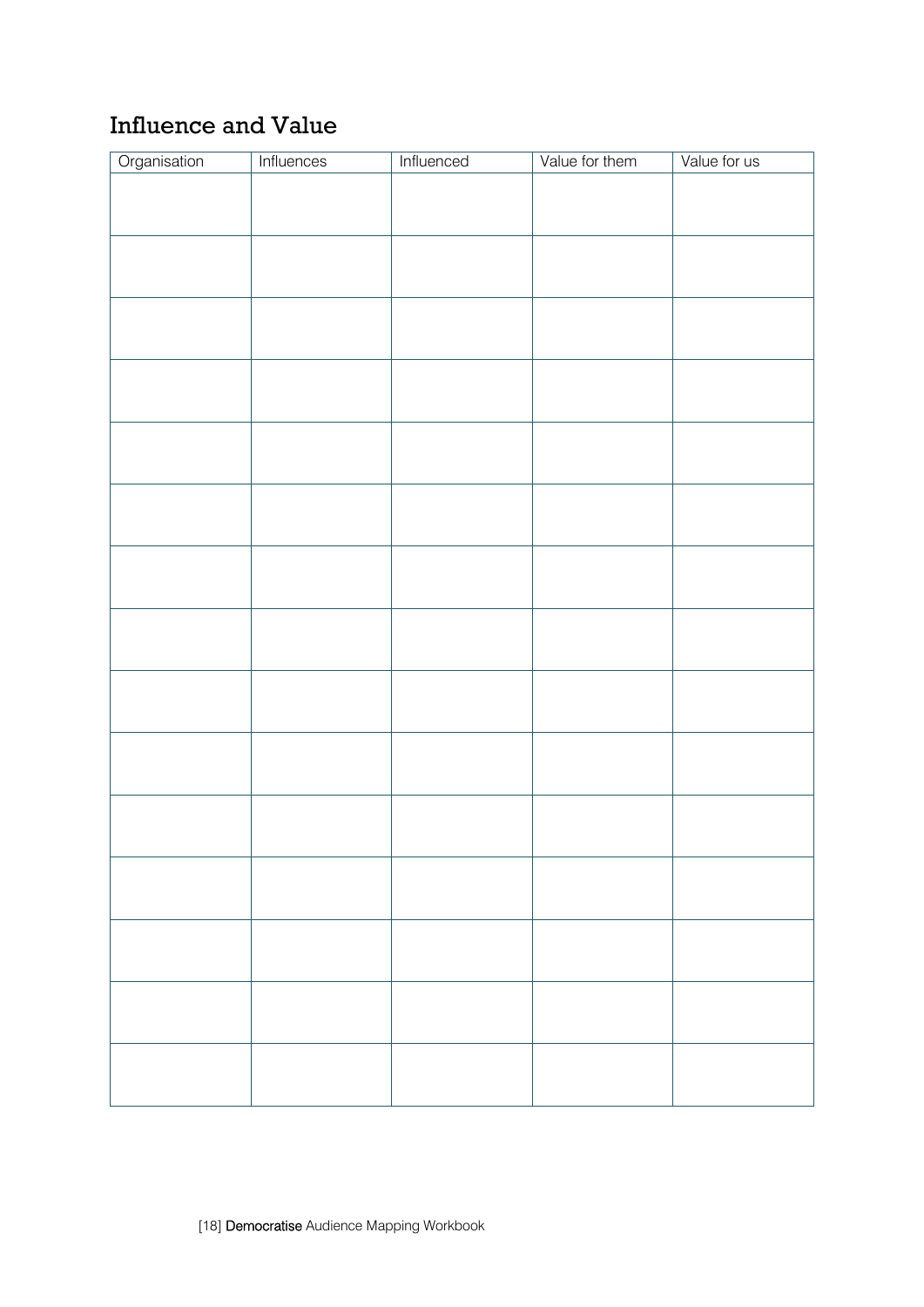#### Influence and Interest Matrix

| INFLUENCE | High |                 |      |
|-----------|------|-----------------|------|
|           | Low  | Low             | High |
|           |      | <b>INTEREST</b> |      |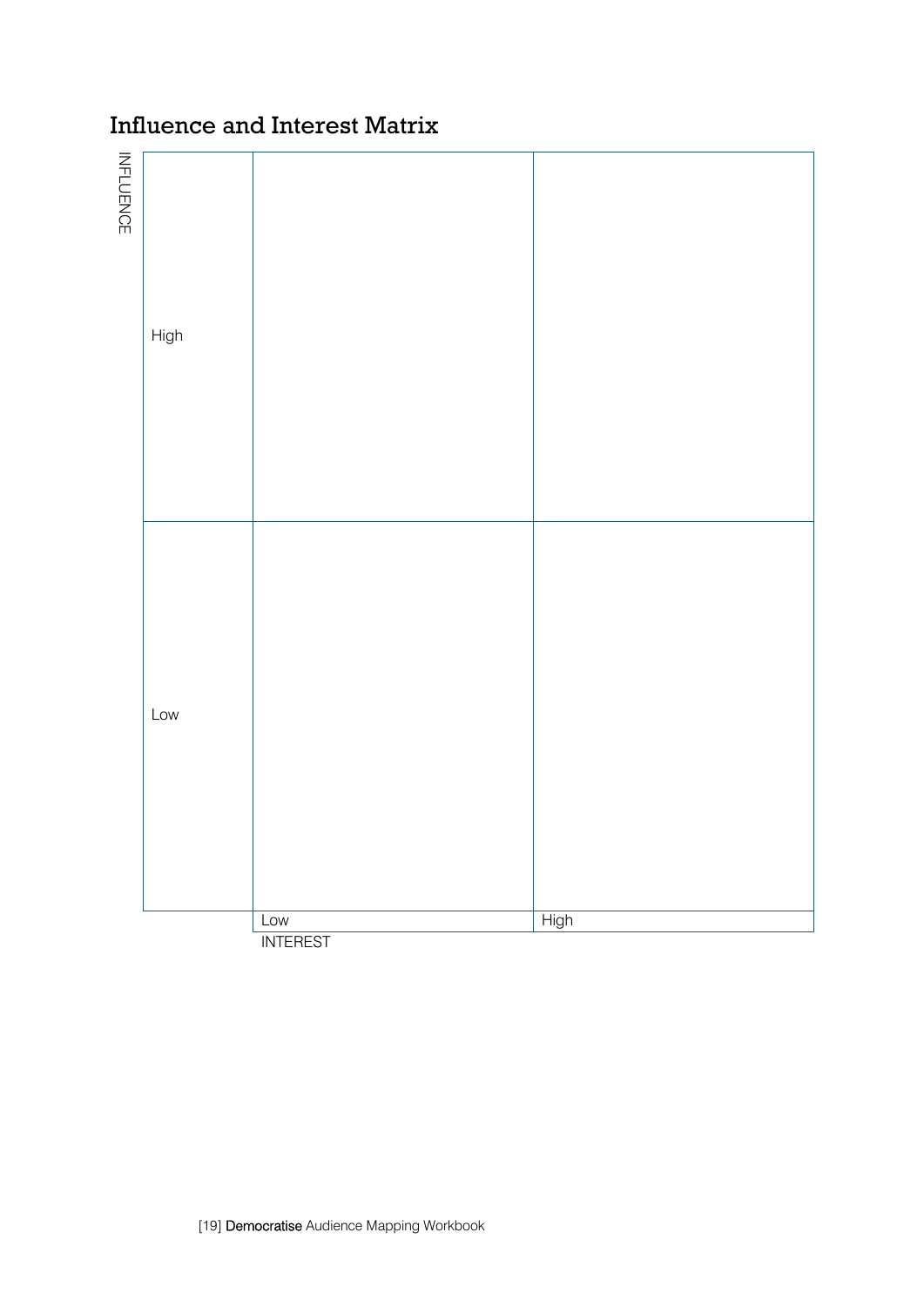#### Messaging

| Who | What they think | We want them to | We want them to | What we have to |
|-----|-----------------|-----------------|-----------------|-----------------|
|     |                 | think           | say             | do              |
|     |                 |                 |                 |                 |
|     |                 |                 |                 |                 |
|     |                 |                 |                 |                 |
|     |                 |                 |                 |                 |
|     |                 |                 |                 |                 |
|     |                 |                 |                 |                 |
|     |                 |                 |                 |                 |
|     |                 |                 |                 |                 |
|     |                 |                 |                 |                 |
|     |                 |                 |                 |                 |
|     |                 |                 |                 |                 |
|     |                 |                 |                 |                 |
|     |                 |                 |                 |                 |
|     |                 |                 |                 |                 |
|     |                 |                 |                 |                 |
|     |                 |                 |                 |                 |
|     |                 |                 |                 |                 |
|     |                 |                 |                 |                 |
|     |                 |                 |                 |                 |
|     |                 |                 |                 |                 |
|     |                 |                 |                 |                 |
|     |                 |                 |                 |                 |
|     |                 |                 |                 |                 |
|     |                 |                 |                 |                 |
|     |                 |                 |                 |                 |
|     |                 |                 |                 |                 |
|     |                 |                 |                 |                 |
|     |                 |                 |                 |                 |
|     |                 |                 |                 |                 |
|     |                 |                 |                 |                 |
|     |                 |                 |                 |                 |
|     |                 |                 |                 |                 |
|     |                 |                 |                 |                 |
|     |                 |                 |                 |                 |
|     |                 |                 |                 |                 |
|     |                 |                 |                 |                 |
|     |                 |                 |                 |                 |
|     |                 |                 |                 |                 |
|     |                 |                 |                 |                 |
|     |                 |                 |                 |                 |
|     |                 |                 |                 |                 |
|     |                 |                 |                 |                 |
|     |                 |                 |                 |                 |
|     |                 |                 |                 |                 |